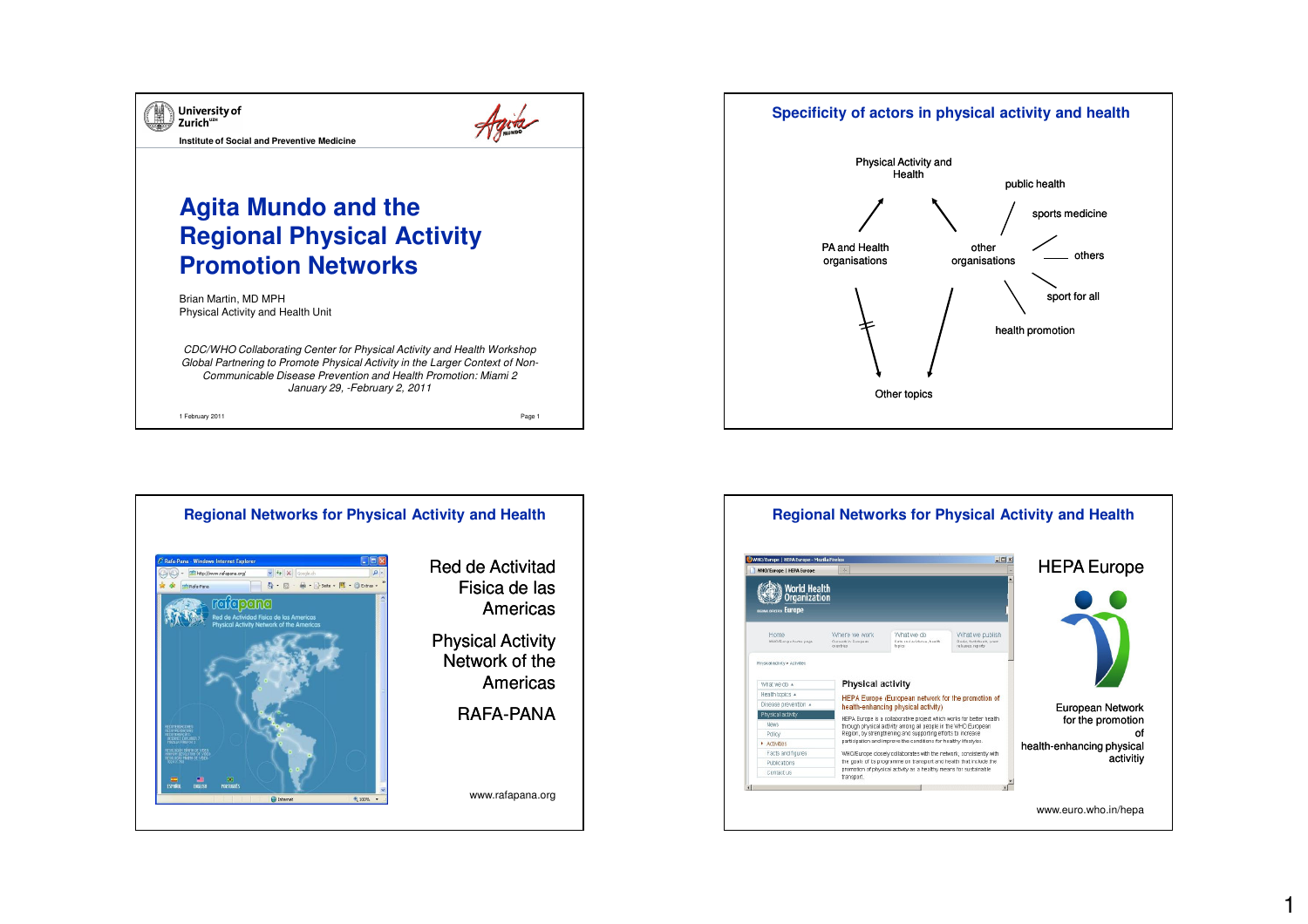## **HEPA Europe Steering Committee since Nov 2010**

- •**Willem van Mechelen**, VU Medical School, Amsterdam, NL (Chair)
- •**Sonja Kahlmeier**, University of Zurich, Switzerland (Executive Member)
- •**Andrea Backović Juričan**, CINDI Slovenia
- **Winfried Banzer**, Olympics Sports Confederation, Germany•
- **Finn Berggren**, Gerlev PE and Sports Academy, Denmark•
- **Charlie Foster,** BHF Health Promotion Research Group, Oxford, UK•
- **Maarten Koornneef**, Ministry of Health, Welfare and Sport, NL
- •**Jean-Michel Oppert**, Paris VI University, Hotel Dieu, France
- **Francesca Racioppi**, WHO Regional Office for Europe
- **Harry Rutter**, National Obesity Observatory England, UK•
- •**Michael Sjöström**, Karolinska Institute, Sweden
- **Radim Šlachta**, Palacky University, Czech Republic•
- **Tommi Vasankari**, UKK Institute, Tampere, Finland•
- •Observer: Fiona Bull, GAPA

 $\bullet$ 

• Observer: Eddy Engelsman, WHO Headquarters

| HEPA Europe work programme 2010 / 2011                                                                                                                                 |   |
|------------------------------------------------------------------------------------------------------------------------------------------------------------------------|---|
| <b>Contents</b>                                                                                                                                                        |   |
|                                                                                                                                                                        | 3 |
| Coordination and cooperation with other activities, projects, and networks 7<br>3.1<br>3.2                                                                             |   |
|                                                                                                                                                                        | Δ |
| 4.1<br>4.2<br>4.3<br>Dissemination of products and publications of HEPA Europe12<br>International inventory of documents on physical activity promotion 13<br>4.4      |   |
|                                                                                                                                                                        | 5 |
| 5.1<br>5.2<br>Development of methods for quantification of health benefits from walking<br>Exchange of experiences in physical activity and sports promotion in<br>5.3 |   |
| 5.4<br>5.5                                                                                                                                                             |   |
| 5.6<br>5.7<br>5.8                                                                                                                                                      |   |
| 5.9                                                                                                                                                                    |   |
|                                                                                                                                                                        | 6 |
| Development of a teaching course on physical activity and public health 24<br>6.1                                                                                      |   |



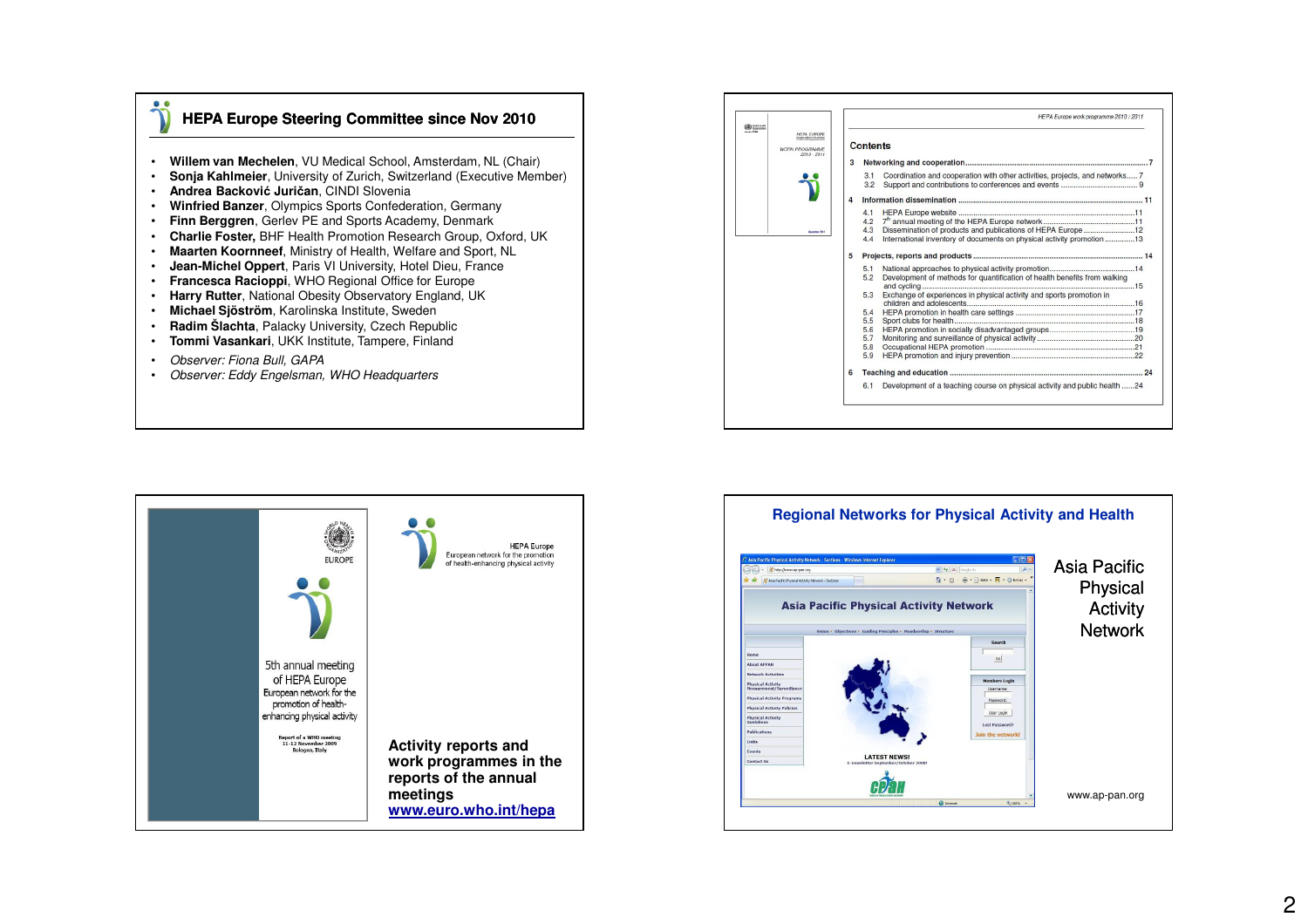





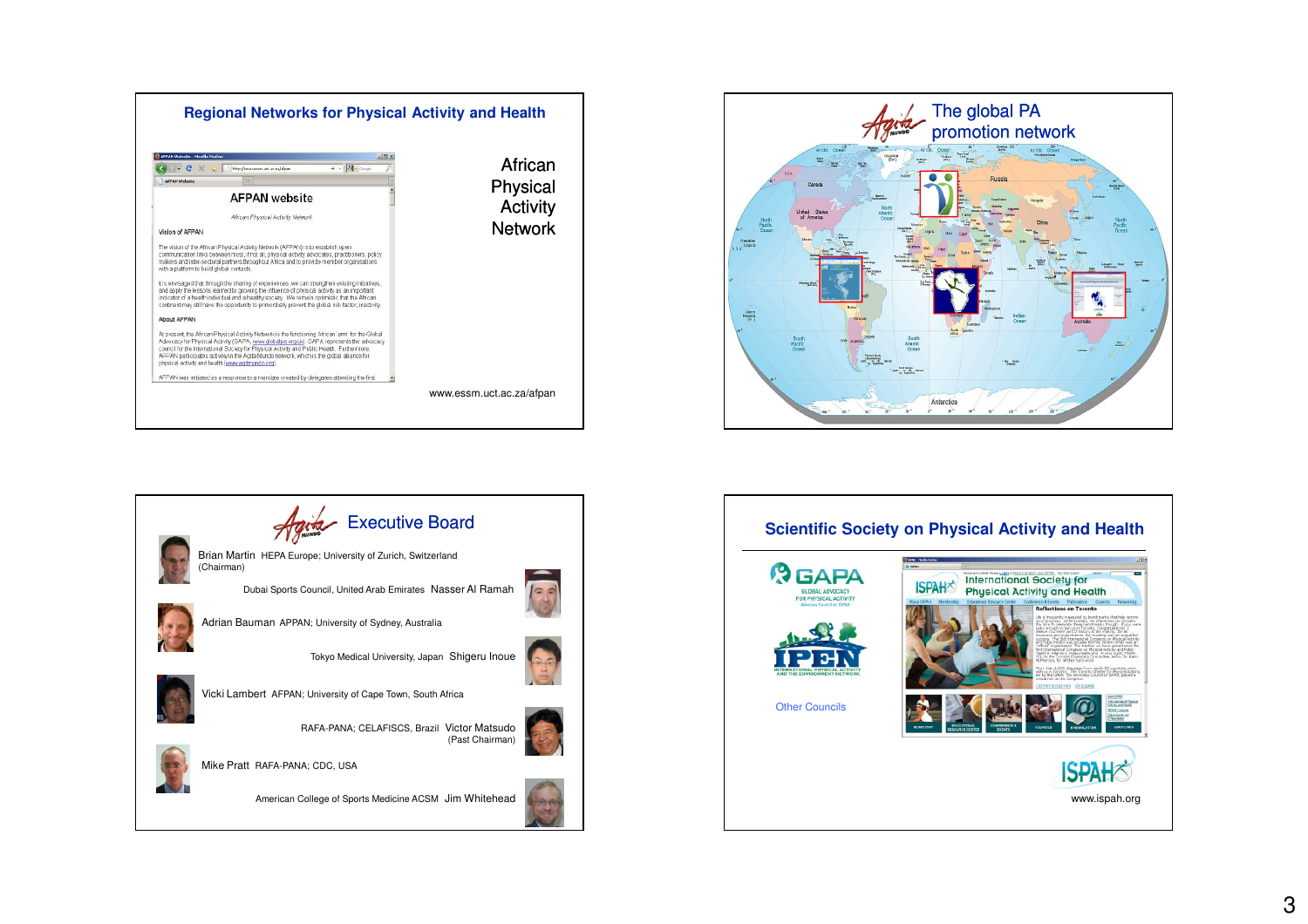